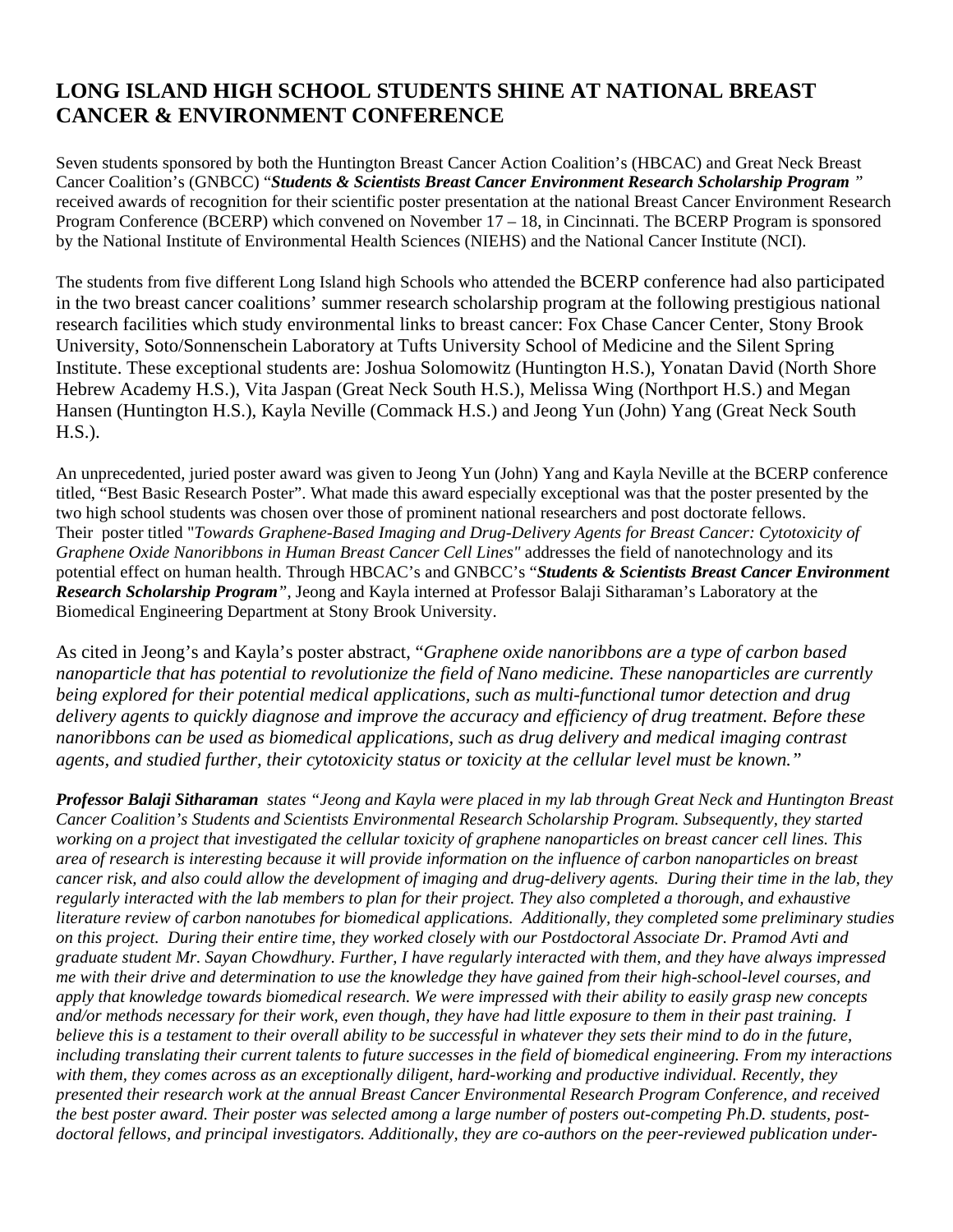*preparation based on his research work to be published in 2012."* 

 "*The Students & Scientists program is a very enriching program that gives young scholars rare opportunities to work in research institutions. It not only gave me the best summer experience I've ever had, but also justified and further motivated my passion to conduct research for the betterment of our society." Jeong Yang, a senior at Great Neck South High School* 

"*The BCERP conference was a wonderful opportunity that allowed me to share my summer research with others, and in return gain knowledge through learning about their experiences. I learned so much from interacting with such esteemed scientists, researchers, and advocates." Kayla Neville, a junior at Commack High School* 

*"The students who participate in the Students & Scientists program learn about environmental links to breast cancer at the ground level in state of the art laboratories. Their invaluable, newly acquired knowledge assures us that there will be a next generation of researchers and advocates focusing on breast cancer prevention." Laura Weinberg, president of Great Neck Breast Cancer Coalition.*

*"The partnerships formed between the high school teachers, science administrators, and the Coalitions provide an unprecedented opportunity for Long Island students to witness the state of the science at laboratories around the United States. We will count on these young folks to be the generation that moves environmental health research into action." Karen Joy Miller, president of Huntington Breast Cancer Action Coalition, Inc.* 

"*The Students and Scientists Environmental Research Scholarship Program equips young people with a solid knowledge base, providing a forum for high school students to integrate their discoveries into their personal lives, as well as educating the community about environmental factors impacting public health. Our students demonstrate their commitment and abilities in countless ways. Most recently, at the BCERP National Conference, held in Cincinnati, Ohio, not only did our students cover important research, but truly understood the science and were able to articulate in a sophisticated, intelligible direction. Their contributions of value were most favorably received by the science community. Personally, I could not be more proud of the dedication and accomplishments of the all of the students who have graduated from our program of prestige." Lisa Kratter, HBCAC Students & Scientists Program Coordinator.*

"*The BCERP conference was truly an eye-opening experience for me. I was so fortunate to have this opportunity to meet scientists who are on the cutting-edge of disease prevention research. Much of the data presented will change the world and hopefully help mankind's fight against cancer." Josh Solomowitz, a junior at Huntington High School.* 

*"The BCERP National Conference was one of the most memorable experiences in my entire high school career. It was inspiring to see highly acclaimed scientists and advocates presenting their work and it truly was eye opening. The poster session was one of the highlights of this event because we got to meet and talk with these scientists about their research on a more personal level. It also gave us the opportunity to communicate with the scientists and advocates about our projects and the work we accomplished during our internship. This is an experience that I will always remember." Melissa Wing, a junior at Northport High School*

"*The Students & Scientists Program offered me an incredible opportunity to learn about endocrine disrupting chemicals in our environment and their links to breast cancer. I got to spend two weeks at a leading laboratory at Tufts University School of Medicine and learned more than I thought was possible in this short amount of time. It was a life changing experience participating in cutting edge laboratory research." Vita Jaspan, a senior at Great Neck South High School*.